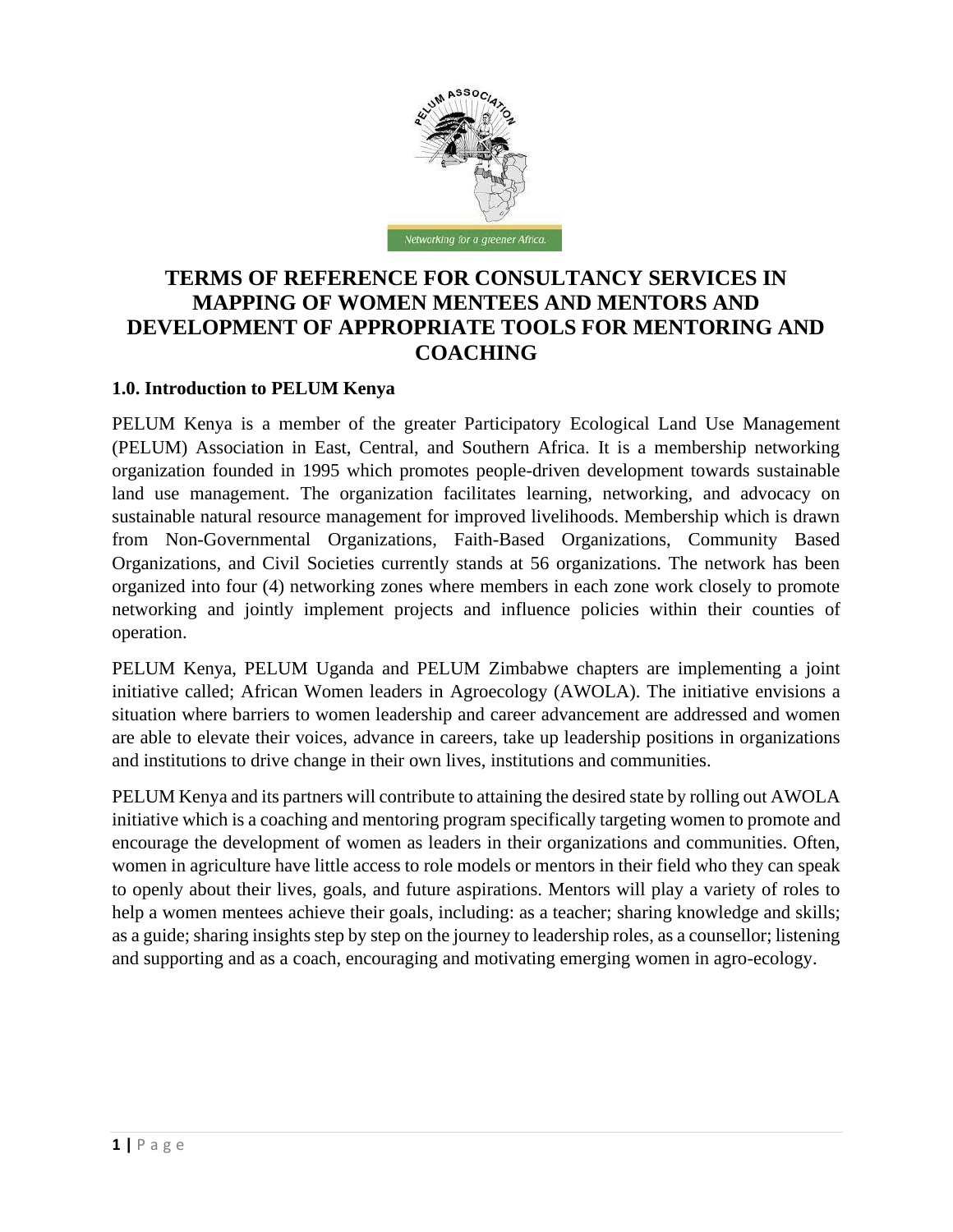### **2.0. About Africa Women Leaders in Agro-ecology (AWOLA Initiative)**

AWOLA initiative was conceptualized with the vision to strengthen leadership capacities and the active participation of women in agro-ecology institutions while equipping emerging women in leadership. The Goal of the project is: to ensure that there is a growing trend towards the number of women in leadership positions in various agro-ecology institutions through mentorship. AWOLA initiative being piloted for three years (2022-2024) in three Countries (Zimbabwe, Uganda & Kenya).

The initiative objective is **to inspire, mentor, nature and fast track the leadership development of African women in Agro-ecology.** To achieve its goal, the initiative will focus on the following areas enlisted below:

- 1. Building women capacity specifically to lead and manage top level positioning
- 2. Building networks that add value to the leadership positions of women
- 3. Creating opportunities for attachment and training to for young women in agro-ecology,
- 4. Building up a cadre of competent Africa women mentors and coaches in leadership in Agro-ecology
- 5. Equipping women with top negotiations and policy influencing skills
- **6.** Creating awareness in areas of gender and market dynamics

#### **3.0. Objective of the assignment**

This consultancy has two objectives;

- 3.1 To carry out desk mapping of potential women mentors and mentees for leadership coaching and mentorship program in Kenya, Uganda and Zimbabwe in consultation with three Country lead organizations for AWOLA Project.
- 3.2 To subsequently develop suitable coaching and mentoring tools to be used for AWOLA initiative. The consultant will also be expected to come up with guidelines for a successful couching and mentoring program.

#### **4.0. Scope of work**

The mapping and tools development work will be led by an external consultant in close coordination with the PELUM Kenya secretariat. The consultant will coordinate and collaborate with PELUM Kenya, Lead country organizations in Uganda (PELUM Uganda) and Zimbabwe (PELUM Zimbabwe) and any other relevant stakeholders for this purpose. The consultant team will be responsible for undertaking following tasks:

- 4.1 In collaboration with three Country lead organizations in Kenya (PELUM Kenya), Uganda (PELUM Uganda) and Zimbabwe (PELUM Zimbabwe), identify at least **ten (10) mentees** and at least **ten (10) mentors** for each Country.
	- 4.1.1 Assist the Country lead Organizations to develop a guideline for the advertisement of the Mentees and mentors' application.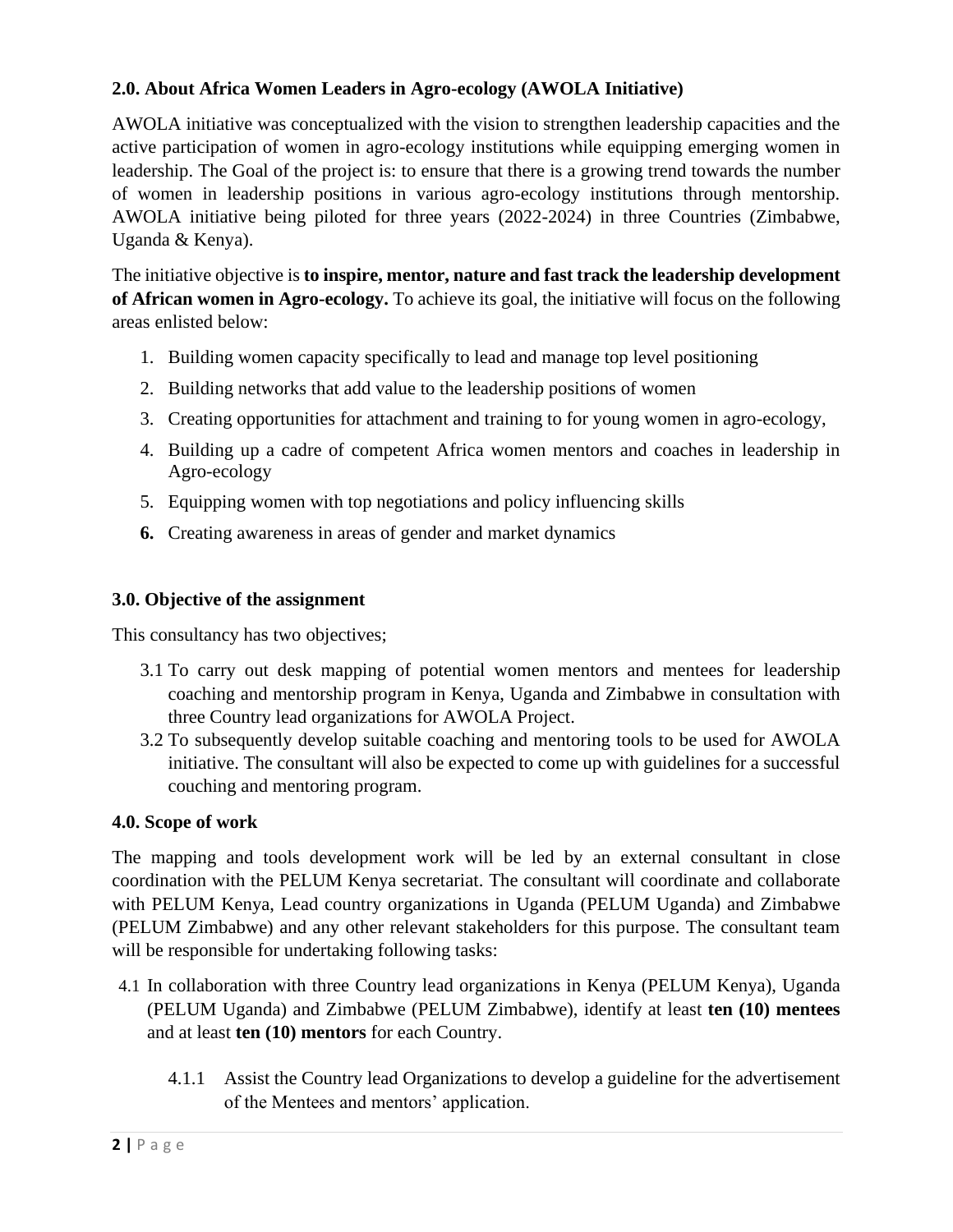- 4.1.2 In consultation with the three lead organization, identify and rank **ten (10) leadership mentees in agro-ecology** in each Country, assess and identify their needs and create profile for each mentee.
- 4.1.3 In relation to the mentees' profiles, couching and mentorship needs, identify and rank at least **ten (10) potential and suitable mentors in agro-ecology** in each Country.
- 4.1.4 Identify cultural or locally specific factors that might need to be considered while matching mentors and mentees in the three countries
- 4.1.5 Advise on matching criteria for mentees and mentors based on the mapping exercise.
- 4.1.6 Advise on appropriate couching and mentoring approaches and developing individual development plans.
- 4.1.7 Give an assessment of current leadership culture.
- 4.2 Recommend and develop appropriate mentoring and coaching software tools to provide mentors & mentees with necessary resources and tools for mentoring and couching processes. The consultant in full knowledge of the couching and mentoring programs' design and implementation is expected to recommend and develop the necessary tools needed for this project.
- 4.3 The consultant is also expected to recommend on how best to incorporate technology tools for mentoring and couching i.e mobile applications; established tech services like GoToMeeting, Slack, Skype, Zoom and Evernote that can be useful for mentoring.

## **5.0. Key qualifications, experience, and skills of the consultant**

The candidate should possess the following skills and competencies:

- Have a postgraduate university degree in Social sciences, Gender and Development studies, Political science, Leadership and governance, Law or other relevant disciplines, preferably with a specialization in gender & M&E expertise.
- A minimum of 10 years of practical experience in working in Leadership, mentorship and coaching for gender related development programs.
- Demonstrated experience of having undertaken similar work in the past. Indicate at least three similar assignments done in the past as part of the team members' profiles
- Thorough understanding of the women in leadership context in three project Countries, and experience working with government institutions and international or non-governmental organizations supporting women and development work in the specific area of intervention;
- Strong communication skills, and ability to liaise with various stakeholders, including implementing partners at the regional level.
- Strong analytical skills with ability to write and review documents/reports; conduct interviews as part of beneficiaries' mapping.

## **6.0. The Duration of the task completion**

The assignment is estimated to be completed within 20 calendar days after contract signing.